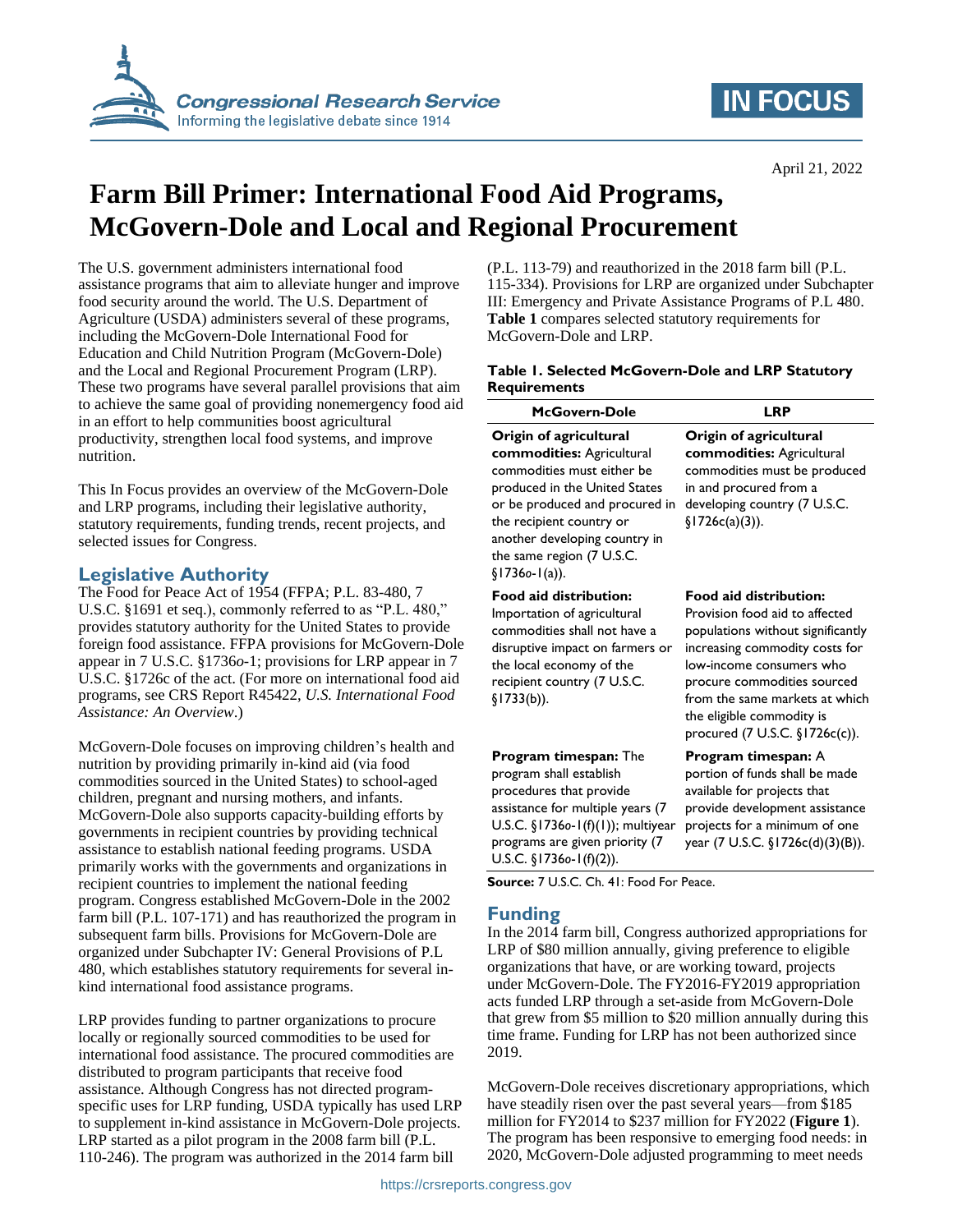related to the Coronavirus Disease 2019 (COVID-19) and provided over 48 metric tons of in-kind food aid valued at about \$38 million. The 2018 farm bill amended FFPA to authorize USDA to use up to 10% of annual McGovern-Dole funding to procure local or regional agricultural food commodities through the McGovern-Dole program itself. This offered USDA a second avenue through which it could procure commodities either locally or regionally for McGovern-Dole. From FY2020 to FY2022, Congress authorized funding for local purchases of agricultural food commodities through the McGovern-Dole program itself. For FY2022, Congress appropriated \$23.7 million for local and regional procurement of agricultural commodities through McGovern-Dole.



<span id="page-1-0"></span>**Figure 1. McGovern-Dole and LRP Appropriations**

**Source:** Figure created by CRS using FY2014-FY2022 annual appropriations.

### **Issues for Congress**

Historically, the United States provided international food aid predominately via in-kind commodities. McGovern-Dole is the second-highest funded in-kind international food assistance program after the Food for Peace Act, Title II program. However, in recent years, Congress has appropriated funds for local and regional procurement of agricultural commodities for food assistance through marketbased assistance provisions of LRP and McGovern-Dole. Congress may consider the advantages and disadvantages of in-kind assistance and market-based assistance and the overlap between McGovern-Dole and LRP market-based assistance provisions.

#### **In-Kind Versus Market-Based Food Assistance**

In-kind and market-based assistance have unique advantages and challenges. According to USDA, McGovern-Dole's inkind assistance may be particularly appropriate when food supplies at the local and regional level are scarce. Proponents of in-kind aid contend it supports American agriculture by providing U.S.-grown commodities and supports American jobs by shipping those commodities on U.S.-flag ships. Critics of in-kind aid emphasize that it takes longer to reach recipients than market-based assistance and can be more

costly, as shipping on U.S.-flag vessels typically costs more than shipping on foreign-flag vessels. (For more on international food aid and shipping, see CRS In Focus IF12018, *International Food Assistance and Agricultural Cargo Preference*.)

Proponents of market-based assistance, such as LRP, emphasize that it allows for quicker response times than inkind assistance. According to the U.S. Government Accountability Office (GAO), LRP can arrive 14-16 weeks sooner than in-kind aid. Proponents also contend that marketbased assistance is less costly than in-kind aid, allowing donors to reach more people in need with less funding. Critics of market-based assistance contend that in poorly controlled settings, cash transfers or food vouchers could be stolen or used to purchase nonfood items. Additionally, using LRP in food-deficit regions or in underdeveloped markets could create local or regional shortages, causing food prices to rise. Congress may consider whether the current mix of market-based and in-kind assistance is achieving U.S. international food assistance priorities.

### **Implementation Challenges**

According to USDA, the McGovern-Dole program seeks to involve local communities and governments in project implementation to foster local capacity building and selfsufficiency. The 2018 farm bill conference report (H.Rept. 115-1072) directed USDA to incorporate LRP assistance, particularly in the final years of McGovern-Dole projects, "to support the transition to full local ownership and implementation." USDA routinely partners with local organizations to manage and oversee projects; in some instances, however, difficulties in recipient communities have impeded the program's success. For example, 2020 McGovern-Dole projects in Nepal and Laos cited inadequate incentives for community members, insufficient training, and weak program monitoring as factors that negatively affected program implementation. Congress may consider whether the current McGovern-Dole authorization is sufficiently flexible to support personnel that are critical to in-country program delivery and to support the transition to local ownership.

#### **Potential for Program Duplication**

Some experts suggest there is duplication in LRP and in the market-based McGovern-Dole programs, as both contain provisions related to market-based food assistance. Marketbased food assistance provided via McGovern-Dole is statutorily required to be used for food for education projects as well as maternal, infant, and child nutrition projects in recipient countries. LRP does not have the same statutory requirements for use of funds but gives preference to active McGovern-Dole projects. Congress could consider whether there is a need to more clearly differentiate the two programs, possibly by adjusting their respective authorizations to establish distinct program parameters or objectives or by adding specific funding directives in annual appropriations acts.

**Amber D. Nair**, Analyst in Agricultural Policy